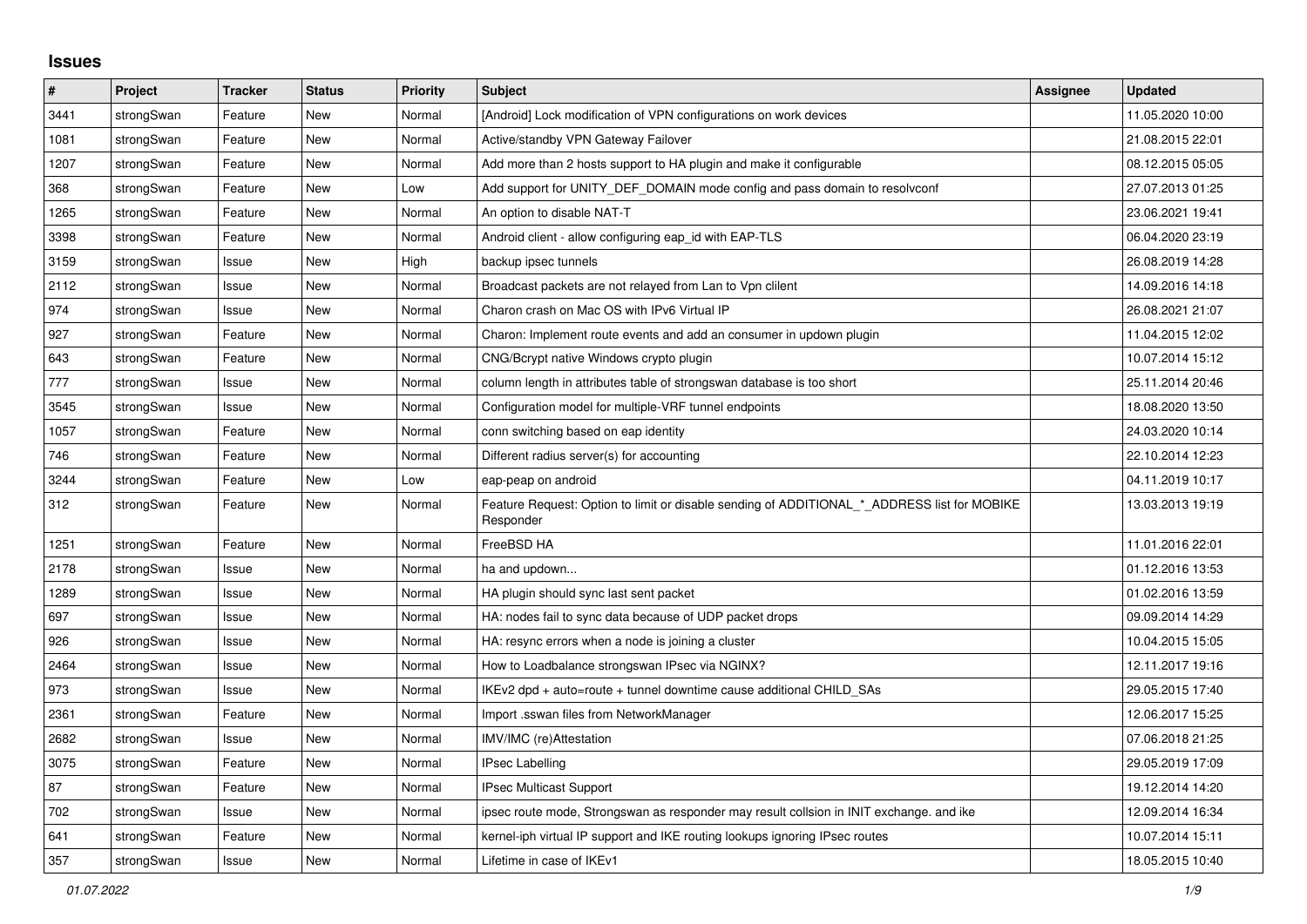| $\sharp$ | Project    | <b>Tracker</b> | <b>Status</b> | <b>Priority</b> | <b>Subject</b>                                                                                          | <b>Assignee</b> | <b>Updated</b>   |
|----------|------------|----------------|---------------|-----------------|---------------------------------------------------------------------------------------------------------|-----------------|------------------|
| 541      | strongSwan | Issue          | New           | Normal          | List of servers in client config (Failover)                                                             |                 | 13.08.2014 15:10 |
| 2701     | strongSwan | Issue          | <b>New</b>    | Normal          | Low bandwidth when Iperfing data thorugh IPSEC tunnel                                                   |                 | 07.07.2020 13:38 |
| 522      | strongSwan | Issue          | <b>New</b>    | Normal          | Mac OS X native application won't update network interface for DNS lookups                              |                 | 08.07.2014 10:23 |
| 766      | strongSwan | Feature        | New           | Normal          | Make retransmit settings tunable by connection                                                          |                 | 14.11.2014 10:02 |
| 725      | strongSwan | Issue          | <b>New</b>    | High            | Mediation connection get stuck if peer is not online                                                    |                 | 03.10.2014 12:02 |
| 923      | strongSwan | Issue          | New           | Normal          | MOBIKE not working on HA cluster                                                                        |                 | 09.04.2015 09:46 |
| 2707     | strongSwan | Feature        | New           | Normal          | More attributes taken/translated from radius attributes                                                 |                 | 14.07.2018 15:21 |
| 3456     | strongSwan | Feature        | New           | Low             | move to github/gitlab                                                                                   |                 | 22.05.2020 12:27 |
| 730      | strongSwan | Issue          | <b>New</b>    | Normal          | NAT-NAT fallback                                                                                        |                 | 09.10.2014 12:40 |
| 644      | strongSwan | Feature        | New           | Normal          | Non-monolithic Windows build                                                                            |                 | 10.07.2014 15:12 |
| 2260     | strongSwan | Issue          | New           | Normal          | Number of CHILD_SA for a single connection grows over time                                              |                 | 28.02.2017 13:46 |
| 38       | strongSwan | Feature        | New           | Low             | OCSP in IKE payload, RFC4806                                                                            |                 | 19.12.2014 14:20 |
| 930      | strongSwan | Feature        | New           | Normal          | Option to have non-sequential v6 roadwarrior addresses                                                  |                 | 12.01.2016 16:36 |
| 2671     | strongSwan | Issue          | New           | Normal          | Passing user-supplied cerificate file names to charon-nm is problematic                                 |                 | 23.05.2018 21:27 |
| 619      | strongSwan | Issue          | New           | Normal          | pki --issue should have an --out option                                                                 |                 | 15.06.2014 00:26 |
| 2432     | strongSwan | Issue          | <b>New</b>    | Normal          | PLUTO_ME can be different for up-client and down-client                                                 |                 | 21.09.2017 11:57 |
| 640      | strongSwan | Feature        | New           | Normal          | Provide an init_once() abstraction layer                                                                |                 | 10.07.2014 15:10 |
| 397      | strongSwan | <b>Bug</b>     | New           | High            | Receive TS UNACCEPTABLE errors                                                                          |                 | 31.05.2017 00:35 |
| 3524     | strongSwan | Issue          | New           | Urgent          | Routing public IP addresses thru the VPN tunnel (Peer is Cisco ISR)                                     |                 | 24.07.2020 03:15 |
| 994      | strongSwan | <b>Bug</b>     | New           | Urgent          | same rekey time for ike and child causes tunnel deletion for ikev1 in 5.2.2 version                     |                 | 12.06.2015 12:31 |
| 2727     | strongSwan | Feature        | New           | Low             | single pair of selectors per CHILD_SA                                                                   |                 | 23.08.2018 12:08 |
| 2854     | strongSwan | Feature        | New           | Low             | Srongswan doesn't sending RADIUS Accounting-On/Off on start up / shutdown                               |                 | 10.12.2018 10:19 |
| 3298     | strongSwan | Issue          | <b>New</b>    | Normal          | strategies to improve strongswan performance per single SA                                              |                 | 23.12.2019 14:05 |
| 2691     | strongSwan | Issue          | <b>New</b>    | Normal          | Strongswan and KSOFTIRQ cpu utilization                                                                 |                 | 26.06.2018 14:34 |
| 215      | strongSwan | Feature        | New           | Normal          | strongswan NetworkManager plugin: make the "normal" ipsec configuration usable                          |                 | 12.08.2012 04:47 |
| 1165     | strongSwan | Issue          | <b>New</b>    | Normal          | StrongSwan Virtual Ip problem                                                                           | Martin Willi    | 19.10.2015 23:59 |
| 3651     | strongSwan | Feature        | New           | Normal          | Support for FC-SP-2                                                                                     |                 | 07.01.2021 20:04 |
| 645      | strongSwan | Feature        | New           | Normal          | Support HeapAlloc() and friends in leak-detective                                                       |                 | 10.07.2014 15:12 |
| 3326     | strongSwan | Issue          | New           | Normal          | update custom routing table (table 220 by default) with new routes if new networks and routes<br>appear |                 | 10.02.2020 12:01 |
| 2459     | strongSwan | Issue          | New           | High            | updown script deleted firewall rules at down-client in make-before-break responder side                 |                 | 05.11.2017 19:13 |
| 3534     | strongSwan | Issue          | New           | Urgent          | use of strongswan, ipvlan L2 and kernel ipsec                                                           |                 | 04.08.2020 20:59 |
| 3457     | strongSwan | Feature        | New           | Low             | user-friendly pkcs11 certificate selection                                                              |                 | 22.05.2020 12:52 |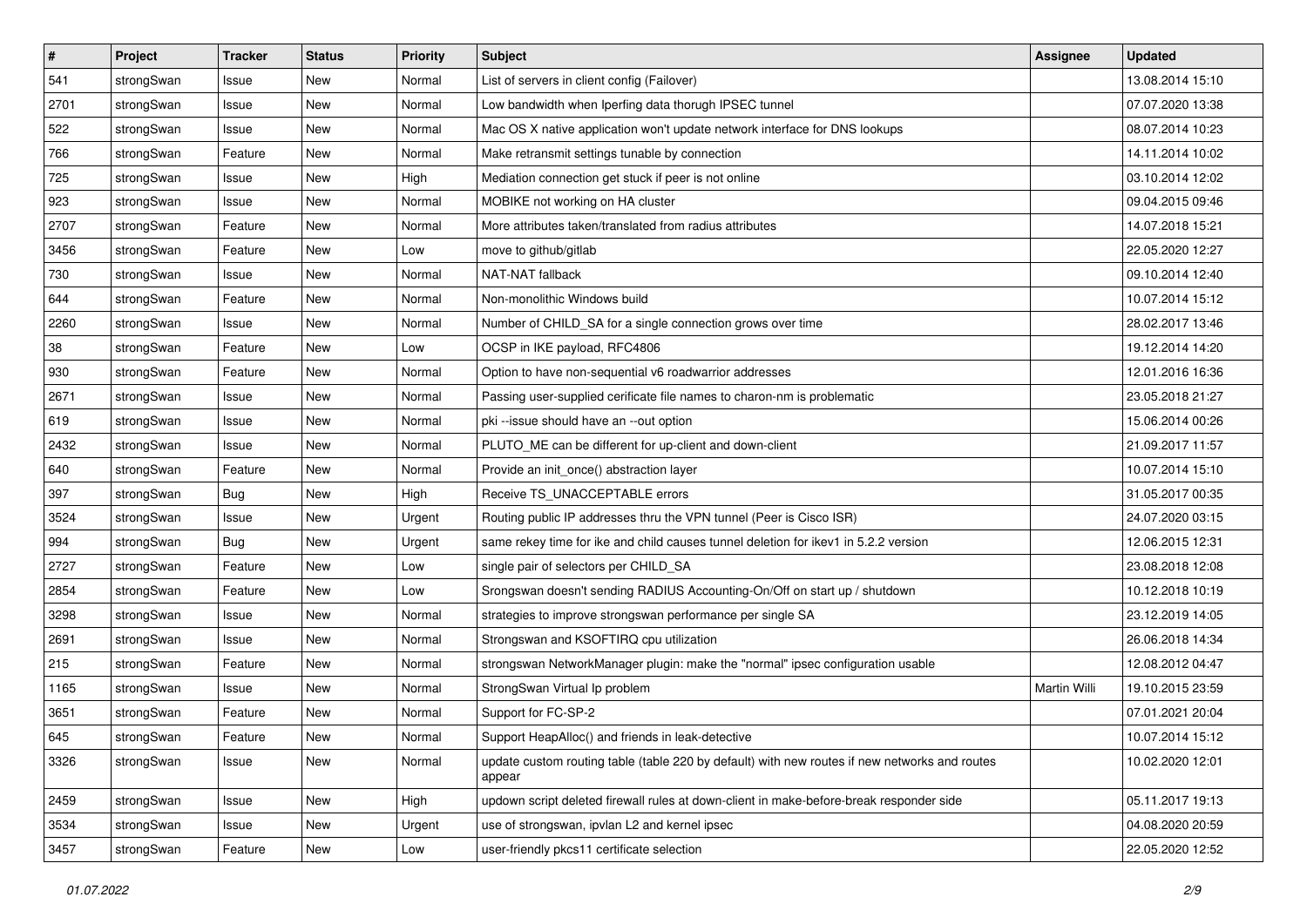| $\vert$ # | Project    | <b>Tracker</b> | <b>Status</b> | <b>Priority</b> | <b>Subject</b>                                                                   | Assignee                        | <b>Updated</b>   |
|-----------|------------|----------------|---------------|-----------------|----------------------------------------------------------------------------------|---------------------------------|------------------|
| 642       | strongSwan | Feature        | <b>New</b>    | Normal          | Windows Named Pipe stream and service                                            |                                 | 10.07.2014 15:11 |
| 628       | strongSwan | Issue          | <b>New</b>    | Normal          | Windows Phone 8.1 - Certificate Pattern Matching                                 |                                 | 30.06.2014 14:06 |
| 1271      | strongSwan | Issue          | New           | Normal          | X.509 UTF-8 support                                                              |                                 | 17.01.2016 14:39 |
| 193       | strongSwan | <b>Bug</b>     | Assigned      | High            | Race condition between acquire jobs and Mobike update while switching WLANs      | Tobias<br><b>Brunner</b>        | 16.05.2012 12:18 |
| 129       | strongSwan | Feature        | Assigned      | Normal          | Relations between ike/child/peer_cfg                                             | Martin Willi                    | 06.02.2012 10:50 |
| 173       | strongSwan | Feature        | Assigned      | Normal          | Support for IP address ranges in traffic selectors                               | Tobias<br><b>Brunner</b>        | 14.06.2012 11:31 |
| 2189      | strongSwan | Feature        | Assigned      | Normal          | Support RFC 8229: TCP Encapsulation of IKE and IPsec Packets                     | Tobias<br><b>Brunner</b>        | 05.06.2020 19:48 |
| 3626      | strongSwan | Issue          | Feedback      | Low             | "Always On VPN" not available in Fire TV 4k                                      | Tobias<br><b>Brunner</b>        | 11.11.2020 12:41 |
| 2580      | strongSwan | Issue          | Feedback      | Normal          | [CFG] handling xx attribute failed in Android or Ubuntu, but works in macOS      |                                 | 09.03.2018 17:49 |
| 420       | strongSwan | Feature        | Feedback      | Normal          | Add more of the verbs that were supported by pluto to the updown plugin          | <b>Tobias</b><br><b>Brunner</b> | 11.10.2013 07:56 |
| 1482      | strongSwan | Feature        | Feedback      | Normal          | Allow changing init_limit_half_open etc. at runtime by reloading strongswan.conf |                                 | 26.05.2016 14:49 |
| 3422      | strongSwan | Feature        | Feedback      | Normal          | Allow multiple local.id to be specified in a single connection?                  |                                 | 23.04.2020 13:19 |
| 3625      | strongSwan | Issue          | Feedback      | Normal          | Always on VPN when the client is on the same LAN as the VPN server               |                                 | 10.11.2020 18:45 |
| 3135      | strongSwan | Feature        | Feedback      | Normal          | Android client - settings for connection re-try                                  |                                 | 12.08.2019 16:32 |
| 2409      | strongSwan | Feature        | Feedback      | Low             | Android client status details                                                    |                                 | 18.08.2017 13:23 |
| 3282      | strongSwan | Issue          | Feedback      | Normal          | Android VPN client keeps retrying in airplane mode                               |                                 | 29.11.2019 16:06 |
| 2621      | strongSwan | Issue          | Feedback      | Normal          | Android: VPN connection stops working, strongSwan shows Connected                |                                 | 06.07.2018 13:06 |
| 3341      | strongSwan | Bug            | Feedback      | Normal          | Application Icon missing on firestick 4K                                         | Tobias<br><b>Brunner</b>        | 20.02.2020 09:31 |
| 3442      | strongSwan | Issue          | Feedback      | Normal          | Apply policy based on network interface in transport mode                        |                                 | 13.05.2020 10:53 |
| 3689      | strongSwan | Feature        | Feedback      | Normal          | Auto-connect on Wi-Fi network.                                                   |                                 | 03.02.2021 16:32 |
| 3561      | strongSwan | Issue          | Feedback      | Normal          | Azure P2S VPN Linux connection error                                             |                                 | 15.09.2020 12:22 |
| 3670      | strongSwan | Issue          | Feedback      | Normal          | Can routing rules be changed without terminating and re-initiating the tunnel    |                                 | 12.08.2021 14:29 |
| 3342      | strongSwan | Issue          | Feedback      | Normal          | Certain fields in Storngswan on Firestick4K are not editable                     |                                 | 20.02.2020 09:36 |
| 3614      | strongSwan | Issue          | Feedback      | Normal          | Certificate renewal for about to expire certificates                             |                                 | 30.10.2020 13:30 |
| 3097      | strongSwan | Issue          | Feedback      | Normal          | charon restart behaviour                                                         |                                 | 24.06.2019 16:09 |
| 3389      | strongSwan | Issue          | Feedback      | Normal          | Child SAs not getting created after rekeying                                     |                                 | 30.03.2020 15:45 |
| 3516      | strongSwan | Issue          | Feedback      | Normal          | Close IKE_SA after expiry without rekey/reauth                                   |                                 | 20.07.2020 19:32 |
| 2184      | strongSwan | Issue          | Feedback      | Normal          | configuration with multiple RSA keys                                             |                                 | 14.12.2016 13:09 |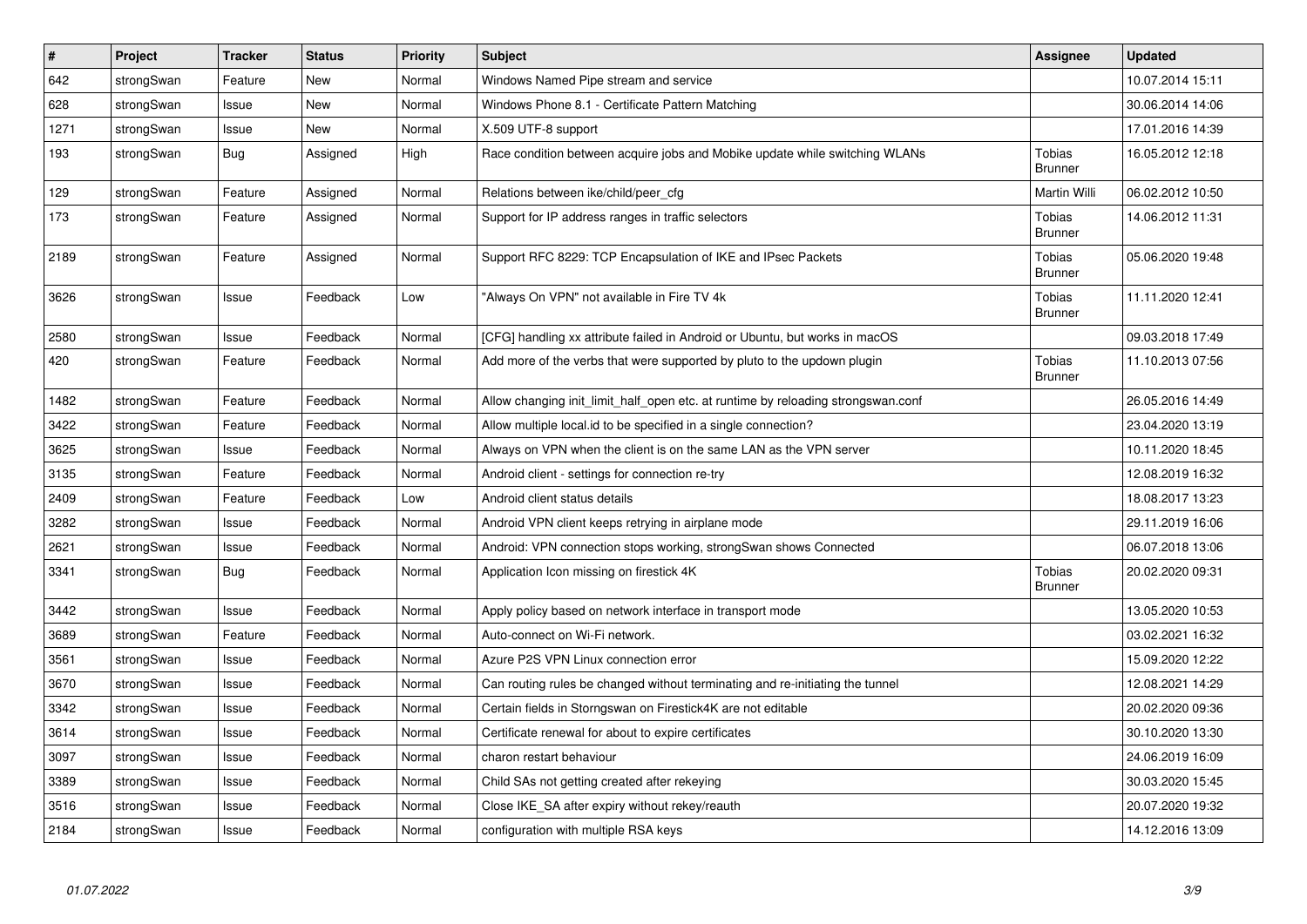| $\pmb{\#}$ | Project    | <b>Tracker</b> | <b>Status</b> | <b>Priority</b> | <b>Subject</b>                                                                                   | <b>Assignee</b>          | <b>Updated</b>   |
|------------|------------|----------------|---------------|-----------------|--------------------------------------------------------------------------------------------------|--------------------------|------------------|
| 243        | strongSwan | Feature        | Feedback      | Normal          | Configure routing table in peer                                                                  | Tobias<br><b>Brunner</b> | 23.05.2013 20:03 |
| 3668       | strongSwan | Issue          | Feedback      | Normal          | Configuring the strongSwan Helm chart on openshift                                               | Tobias<br><b>Brunner</b> | 07.01.2021 16:33 |
| 3628       | strongSwan | Issue          | Feedback      | Normal          | Constant `retransmit` while establishing CHILD_SA                                                |                          | 16.11.2020 10:14 |
| 3558       | strongSwan | Issue          | Feedback      | Normal          | deleting half open IKE_SA with x.x.x.x after timeout with iOS device                             |                          | 05.09.2020 21:23 |
| 3603       | strongSwan | Issue          | Feedback      | Normal          | dns issue in config mode                                                                         |                          | 20.10.2020 11:50 |
| 2870       | strongSwan | Issue          | Feedback      | Normal          | DNS resolution outside of tunnel if DNS server is in remote TS                                   |                          | 22.01.2019 11:06 |
| 2729       | strongSwan | Feature        | Feedback      | Normal          | Does Swanctl provide the same option as Ipsec with the rightID using a %?                        |                          | 20.09.2018 17:37 |
| 2698       | strongSwan | Issue          | Feedback      | Low             | DSCP and kernel-libipsec                                                                         |                          | 04.07.2018 15:01 |
| 2560       | strongSwan | Issue          | Feedback      | Normal          | Duplicate CA cert requests sent                                                                  |                          | 28.02.2018 10:54 |
| 3104       | strongSwan | Feature        | Feedback      | Normal          | EAP-RADIUS: binding address feature for routers with multiple interfaces connected to LAN.       |                          | 17.06.2021 02:26 |
| 3604       | strongSwan | Issue          | Feedback      | Normal          | Email Notification on down status                                                                |                          | 21.10.2020 10:54 |
| 2392       | strongSwan | Feature        | Feedback      | Low             | enable eap-ttls in Android client                                                                | Tobias<br><b>Brunner</b> | 04.07.2018 19:48 |
| 3580       | strongSwan | Issue          | Feedback      | Normal          | encapsulation and packets not routing into tunnel problems                                       |                          | 02.10.2020 10:03 |
| 1506       | strongSwan | Feature        | Feedback      | Normal          | Enhance DoS protection to deny users that failed Authentication                                  |                          | 17.06.2016 14:31 |
| 3672       | strongSwan | Issue          | Feedback      | Normal          | ESP connection over IPv6                                                                         |                          | 14.01.2021 17:04 |
| 1559       | strongSwan | Feature        | Feedback      | Normal          | Expose received XAUTH/EAP username/password prompts via VICI, send secrets via VICI on<br>prompt |                          | 09.05.2017 16:28 |
| 3041       | strongSwan | Issue          | Feedback      | Low             | fail2ban or equivalent                                                                           |                          | 06.05.2019 09:07 |
| 3669       | strongSwan | Issue          | Feedback      | Normal          | Failed connection to IKE_SA (Checkpoint Server)                                                  |                          | 08.01.2021 17:58 |
| 3692       | strongSwan | Issue          | Feedback      | Normal          | Failing IPsec Phase 2 connection between Centos 7 VPS and Cisco ASA5540                          |                          | 04.02.2021 16:29 |
| 1008       | strongSwan | Feature        | Feedback      | Normal          | FARP for IPv6                                                                                    |                          | 14.12.2015 20:59 |
| 3610       | strongSwan | Issue          | Feedback      | Normal          | farp plugin conflicts with DHCP service                                                          |                          | 26.10.2020 18:06 |
| 3565       | strongSwan | Issue          | Feedback      | Normal          | Filtering out logs or plugin in to do so                                                         |                          | 16.09.2020 11:45 |
| 2814       | strongSwan | Feature        | Feedback      | Normal          | Force Keepalive Packets if There is no NAT                                                       |                          | 29.10.2018 15:47 |
| 3151       | strongSwan | Issue          | Feedback      | Normal          | Forecast stops forwarding multicast                                                              |                          | 26.08.2019 14:06 |
| 3304       | strongSwan | Issue          | Feedback      | Normal          | Found unsupported critical X.509 extension: X509v3 Name Constraints                              |                          | 13.01.2020 14:50 |
| 1082       | strongSwan | Feature        | Feedback      | Normal          | Framed-Route to set leftsubnet                                                                   |                          | 07.10.2016 10:02 |
| 3498       | strongSwan | Issue          | Feedback      | Normal          | FreeBSD + dhcp+farp plugin                                                                       |                          | 22.01.2021 10:44 |
| 3617       | strongSwan | Issue          | Feedback      | Normal          | full-offload swanctl.conf                                                                        |                          | 03.11.2020 17:24 |
| 1079       | strongSwan | Feature        | Feedback      | Normal          | Future Plans for firwall configuration equivalent under FreeBSD                                  |                          | 21.08.2015 15:58 |
| 2319       | strongSwan | Issue          | Feedback      | Normal          | gives up trying to bring up connection after DNS SERVFAIL                                        |                          | 08.05.2017 15:41 |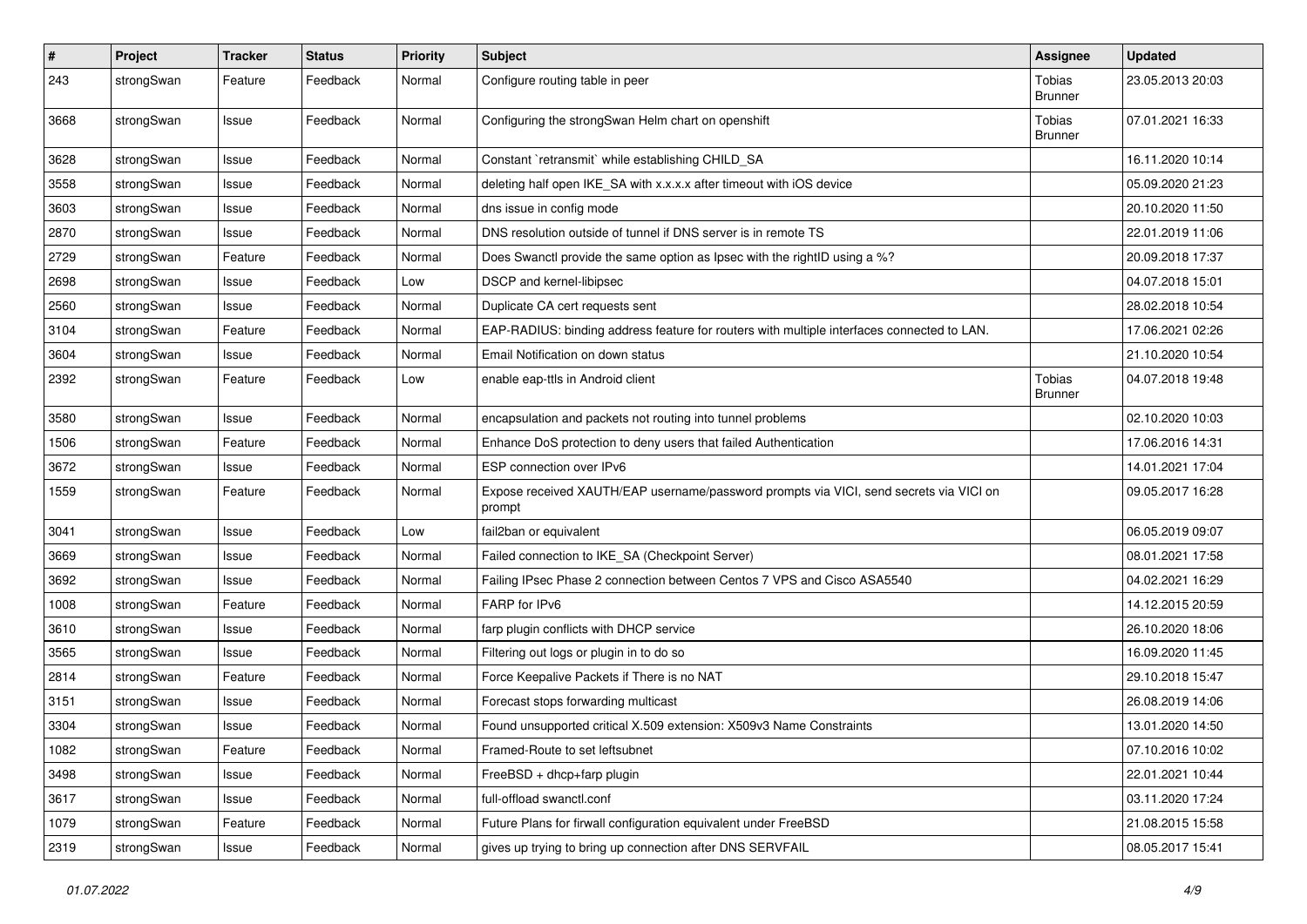| #    | Project    | <b>Tracker</b> | <b>Status</b> | <b>Priority</b> | <b>Subject</b>                                                                                                                      | <b>Assignee</b>          | <b>Updated</b>   |
|------|------------|----------------|---------------|-----------------|-------------------------------------------------------------------------------------------------------------------------------------|--------------------------|------------------|
| 3685 | strongSwan | Issue          | Feedback      | Normal          | giving up after 5 retransmits                                                                                                       |                          | 03.02.2021 16:59 |
| 2077 | strongSwan | Issue          | Feedback      | Normal          | Grace period before reassigning offline IP lease                                                                                    |                          | 06.10.2017 10:44 |
| 3650 | strongSwan | Issue          | Feedback      | Normal          | HA behaves very strange                                                                                                             |                          | 04.12.2020 08:53 |
| 2972 | strongSwan | Feature        | Feedback      | Normal          | how to add X509v3 Key Usage: Key Encipherment                                                                                       |                          | 13.03.2019 13:59 |
| 3642 | strongSwan | Issue          | Feedback      | Normal          | How to distinguish encapsulated packets from different interfaces                                                                   |                          | 30.11.2020 09:38 |
| 2357 | strongSwan | Issue          | Feedback      | Normal          | How to initiate IPsec SA Transport Mode without IKE?                                                                                |                          | 18.01.2021 18:36 |
| 1383 | strongSwan | Issue          | Feedback      | Normal          | How to limit the amount of the installed Child SAs                                                                                  |                          | 08.04.2016 11:20 |
| 3594 | strongSwan | Issue          | Feedback      | Normal          | How to see the traffic at ESP in UDP SPIs and forwarding rule                                                                       | Tobias<br><b>Brunner</b> | 15.10.2020 13:57 |
| 3680 | strongSwan | Issue          | Feedback      | Normal          | How to unload a paritcular certificate from strongswan.                                                                             | Tobias<br><b>Brunner</b> | 27.01.2021 09:28 |
| 3678 | strongSwan | Issue          | Feedback      | Normal          | IKE authentication credentials are unacceptable - Ubuntu Server - Windows 10 client                                                 |                          | 19.01.2021 18:29 |
| 3573 | strongSwan | Issue          | Feedback      | Normal          | ike2 and transit traffic                                                                                                            |                          | 05.10.2020 10:55 |
| 1422 | strongSwan | Issue          | Feedback      | Normal          | IKEv1: IKE_SA reauth vs. CHILD_SA rekey race prevents IKE_SA reauthentication in time                                               |                          | 20.04.2016 15:06 |
| 3683 | strongSwan | Issue          | Feedback      | Normal          | IKEV2 connection fail to rekey process                                                                                              |                          | 28.01.2021 13:25 |
| 817  | strongSwan | Issue          | Feedback      | Normal          | <b>IKEv2 IPv6 Router Advertisement</b>                                                                                              |                          | 27.03.2020 17:14 |
| 3403 | strongSwan | Issue          | Feedback      | Normal          | IKEv2 natd false detection                                                                                                          |                          | 09.04.2020 14:19 |
| 3673 | strongSwan | Issue          | Feedback      | Normal          | IKEv2/IPSec MSCHAPv2 fails on Android 11 (API 30).                                                                                  | Tobias<br>Brunner        | 17.01.2021 07:25 |
| 2823 | strongSwan | Feature        | Feedback      | Low             | Implementing VPN peer failover                                                                                                      |                          | 16.11.2018 10:25 |
| 3652 | strongSwan | Issue          | Feedback      | Normal          | In strongswan ipsec.conf, how to set the "ike" parameters so that it can support all hash Algorithm<br>and DH group server support? |                          | 08.12.2020 12:35 |
| 3377 | strongSwan | Issue          | Feedback      | Normal          | Interface ID not configured during HA synchronization                                                                               |                          | 18.03.2020 10:15 |
| 2185 | strongSwan | Feature        | Feedback      | Normal          | INTERNAL_IP4_SUBNET Attribute Support in Android Client                                                                             |                          | 10.12.2016 01:14 |
| 3552 | strongSwan | Issue          | Feedback      | Normal          | Internet disconnects after once VPN is established                                                                                  |                          | 30.08.2020 05:35 |
| 2394 | strongSwan | Issue          | Feedback      | Normal          | IP is not assigned after re-authentication                                                                                          |                          | 04.08.2017 19:03 |
| 3597 | strongSwan | Issue          | Feedback      | Normal          | IPSec Client on CentOS 8 - Can't connect using ShrewSoft VPN config file                                                            |                          | 21.10.2020 16:38 |
| 3578 | strongSwan | Issue          | Feedback      | Normal          | ipsec connection to FortiClient VPN                                                                                                 |                          | 28.09.2020 15:08 |
| 3629 | strongSwan | Issue          | Feedback      | Normal          | IPSec enc only on specific dport/proto                                                                                              |                          | 16.11.2020 10:04 |
| 3291 | strongSwan | Issue          | Feedback      | Normal          | IPSec IKEv2 Client to VPN service 2                                                                                                 | Tobias<br><b>Brunner</b> | 16.08.2020 12:58 |
| 3537 | strongSwan | Issue          | Feedback      | Normal          | IPv6 Packets are not transferred from server to client through IPSec using RPC protocol                                             |                          | 01.09.2020 12:50 |
| 2400 | strongSwan | Issue          | Feedback      | Normal          | Is DPD supposed to detect dead tunnel, or dead IKE instance                                                                         |                          | 11.01.2019 22:53 |
| 3647 | strongSwan | Issue          | Feedback      | Normal          | Is it possible to receive INTERNAL_IP4_SUBNET attributes in updown scripts                                                          |                          | 02.12.2020 17:06 |
| 3682 | strongSwan | Issue          | Feedback      | Normal          | Is there a way to mark special case traffic bypass the traffic selectors?                                                           |                          | 03.02.2021 16:44 |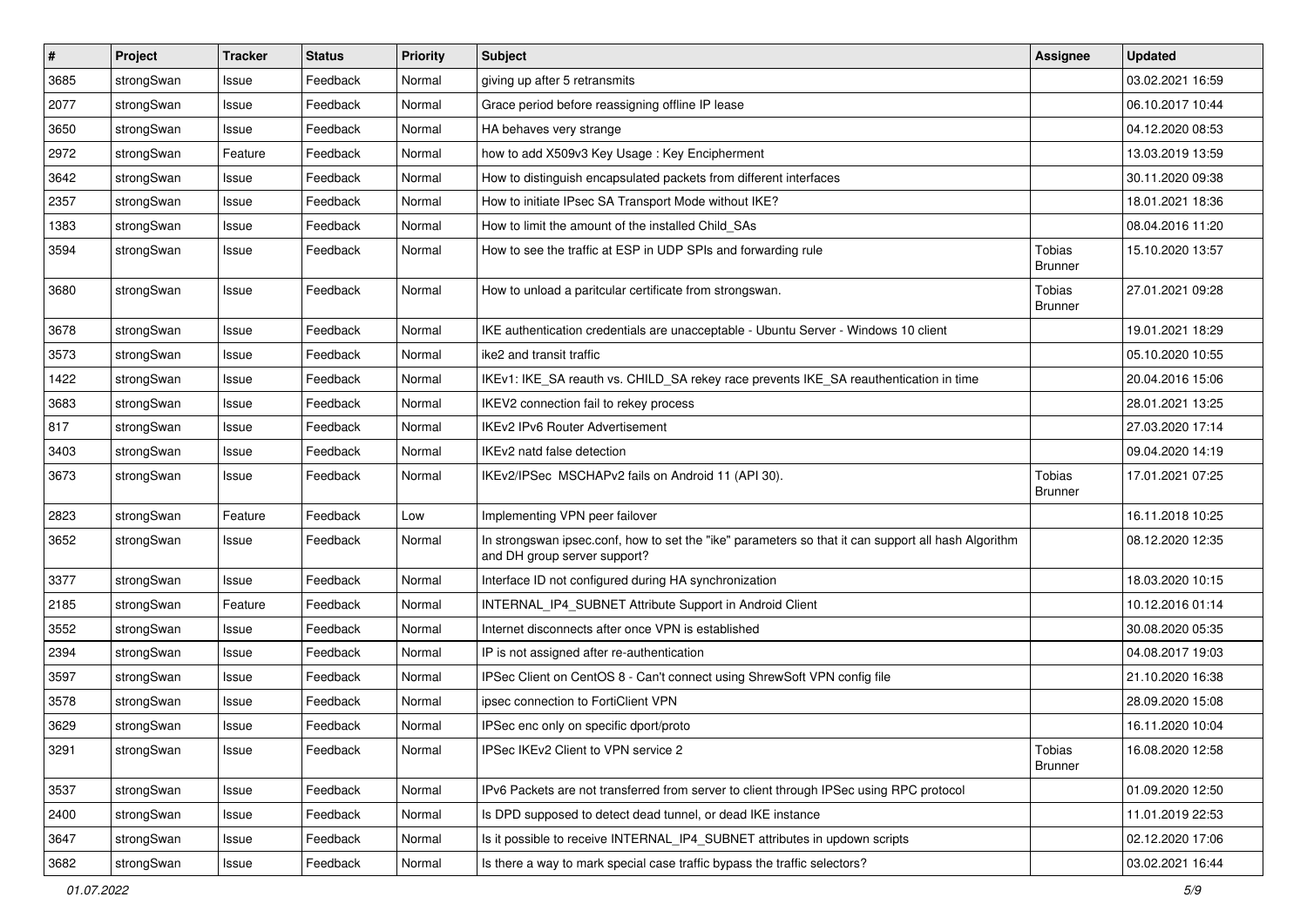| $\sharp$ | Project    | <b>Tracker</b> | <b>Status</b> | Priority | <b>Subject</b>                                                                                                          | <b>Assignee</b>          | <b>Updated</b>   |
|----------|------------|----------------|---------------|----------|-------------------------------------------------------------------------------------------------------------------------|--------------------------|------------------|
| 3653     | strongSwan | Feature        | Feedback      | Normal   | Is there any possibility to pass any non-standard parameters for tunnels (ike or child sa) for use by<br>custom plugin? |                          | 08.12.2020 11:03 |
| 3499     | strongSwan | Issue          | Feedback      | Normal   | ISAKMP Signature hash algorithm / EAP-TLS Authentification                                                              |                          | 30.06.2020 10:40 |
| 3620     | strongSwan | Issue          | Feedback      | Normal   | L2TP/IPSEC ipsec.conf setting                                                                                           | Tobias<br><b>Brunner</b> | 12.11.2020 10:14 |
| 2495     | strongSwan | Feature        | Feedback      | Normal   | LibreSSL Plugin                                                                                                         |                          | 13.12.2017 09:29 |
| 3613     | strongSwan | Issue          | Feedback      | Low      | Load-test jobs scheduled after tunnels are terminated                                                                   |                          | 28.10.2020 12:06 |
| 3254     | strongSwan | Issue          | Feedback      | Normal   | Log level in android level                                                                                              |                          | 08.11.2019 08:36 |
| 3392     | strongSwan | Issue          | Feedback      | Normal   | mark=%unique and no Internet-connection with VPN                                                                        |                          | 31.07.2020 15:26 |
| 359      | strongSwan | Issue          | Feedback      | Normal   | <b>Mediation Server Connection</b>                                                                                      | Tobias<br><b>Brunner</b> | 16.07.2013 16:25 |
| 1157     | strongSwan | Issue          | Feedback      | Normal   | Message ID overflow RFC 5996 2.2                                                                                        |                          | 12.10.2015 13:52 |
| 2165     | strongSwan | Feature        | Feedback      | Normal   | missing LIBRESSL_VERSION_NUMBER support                                                                                 |                          | 03.11.2016 09:23 |
| 1456     | strongSwan | Issue          | Feedback      | Normal   | Missing Tunnel-Client-Endpoint & Tunnel-Server-Endpoint AVP in RADIUS Accounting Start/Stop<br>messages                 |                          | 11.05.2016 11:54 |
| 552      | strongSwan | Issue          | Feedback      | Normal   | move pki tool to ipsecdir                                                                                               | Tobias<br><b>Brunner</b> | 14.04.2014 13:52 |
| 3663     | strongSwan | Issue          | Feedback      | Normal   | Multiple ways to end up with duplicate / redundant child SA entries                                                     |                          | 06.01.2021 16:15 |
| 3276     | strongSwan | Feature        | Feedback      | Low      | N1_MODE_CAPABILITY                                                                                                      |                          | 21.11.2019 16:49 |
| 482      | strongSwan | Issue          | Feedback      | Normal   | NAT-NAT connection                                                                                                      | Tobias<br><b>Brunner</b> | 09.10.2014 12:37 |
| 3593     | strongSwan | Issue          | Feedback      | Normal   | Need variable tracking make_before_break state into updown scripts                                                      |                          | 13.10.2020 09:59 |
| 542      | strongSwan | Issue          | Feedback      | Normal   | Nesting tunnels                                                                                                         | Andreas<br>Steffen       | 07.03.2014 09:22 |
| 3596     | strongSwan | Issue          | Feedback      | Normal   | no issuer certificate found for                                                                                         |                          | 21.10.2020 03:27 |
| 302      | strongSwan | <b>Bug</b>     | Feedback      | Normal   | No matching outbound IPsec policy                                                                                       | Tobias<br><b>Brunner</b> | 01.03.2013 12:19 |
| 3566     | strongSwan | Issue          | Feedback      | Normal   | Number of simultaneous connections limited to 1000 in a cluster                                                         |                          | 18.09.2020 09:46 |
| 2816     | strongSwan | Issue          | Feedback      | Normal   | order of DNS entries is reversed in /etc/resolv.conf                                                                    |                          | 06.11.2018 10:41 |
| 3564     | strongSwan | Issue          | Feedback      | Normal   | Out of order packets are generated if strong swan is running on multiple cores                                          |                          | 16.09.2020 10:01 |
| 2307     | strongSwan | Feature        | Feedback      | Normal   | Permit installation of trap policy for CHILD_SA configurations with unset local_addrs                                   |                          | 26.04.2017 15:04 |
| 2678     | strongSwan | Issue          | Feedback      | Normal   | Phase 1 issue                                                                                                           |                          | 07.06.2018 20:06 |
| 2493     | strongSwan | Issue          | Feedback      | Normal   | Pkcs11 Plugin Returns w/Bogus Return Code                                                                               | Jordan Hrycaj            | 12.12.2017 15:58 |
| 104      | strongSwan | Feature        | Feedback      | Normal   | Postgresql Db Support                                                                                                   |                          | 04.09.2019 10:05 |
| 3609     | strongSwan | Issue          | Feedback      | Normal   | Potential DNS server IP address conflicts                                                                               |                          | 26.10.2020 11:12 |
| 3307     | strongSwan | Issue          | Feedback      | Normal   | Probable non compliance with RFC 7296 wrt traffic selector narrowing?                                                   |                          | 14.01.2020 16:19 |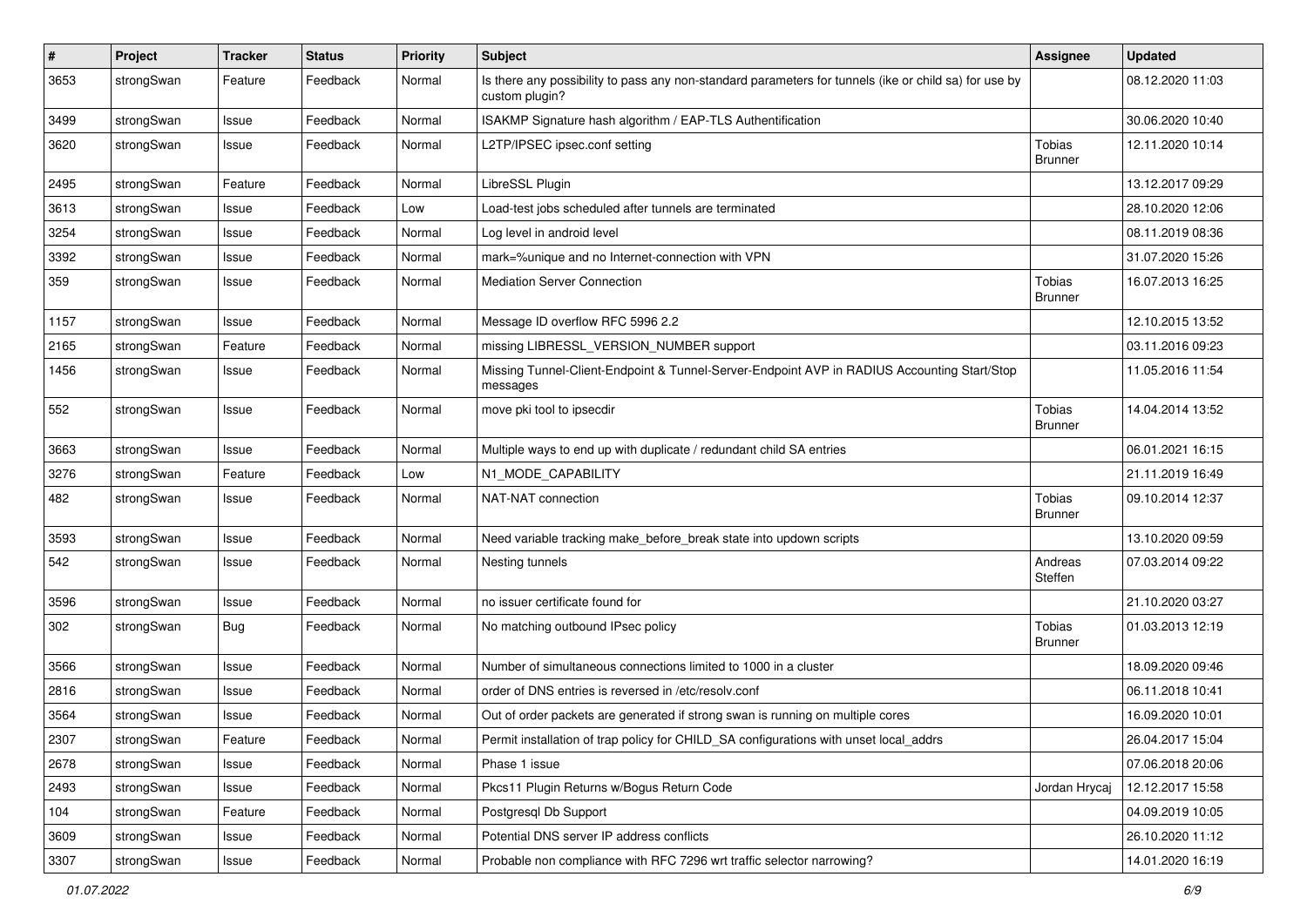| $\pmb{\#}$ | Project    | <b>Tracker</b> | <b>Status</b> | <b>Priority</b> | <b>Subject</b>                                                                                                                                          | <b>Assignee</b>                 | <b>Updated</b>   |
|------------|------------|----------------|---------------|-----------------|---------------------------------------------------------------------------------------------------------------------------------------------------------|---------------------------------|------------------|
| 3640       | strongSwan | Issue          | Feedback      | Normal          | Problem surfing via VPN form Android APK on a sepcific Mobile Operator                                                                                  |                                 | 26.11.2020 11:43 |
| 1338       | strongSwan | Issue          | Feedback      | Normal          | problem with changing esp algorithm in strongswan                                                                                                       |                                 | 10.03.2016 18:23 |
| 309        | strongSwan | Feature        | Feedback      | Normal          | Problem with Network Aliases for charon.interfaces_ignore and charon.interfaces_use                                                                     | <b>Tobias</b><br><b>Brunner</b> | 21.03.2013 19:32 |
| 2494       | strongSwan | Issue          | Feedback      | Normal          | Problems With 64bit Slot IDs With Pkcs11 Plugin                                                                                                         | Jordan Hrycaj                   | 12.12.2017 16:03 |
| 2966       | strongSwan | Issue          | Feedback      | Normal          | Problems with large amount of subnets in leftsubnet configuration                                                                                       |                                 | 02.04.2019 10:35 |
| 2203       | strongSwan | Issue          | Feedback      | Normal          | Protecting symetric traffic using high availability in gateway to gateway setup (both active)                                                           |                                 | 15.02.2017 14:20 |
| 3560       | strongSwan | Issue          | Feedback      | Normal          | PSK tunnel working - Cert fails with fragmention errors                                                                                                 | Tobias<br><b>Brunner</b>        | 11.09.2020 14:15 |
| 2618       | strongSwan | Issue          | Feedback      | Normal          | Query regarding assignment of Tunnel IP                                                                                                                 |                                 | 09.04.2018 10:57 |
| 2202       | strongSwan | Feature        | Feedback      | Normal          | Radius NAS IP to be specified                                                                                                                           |                                 | 18.01.2017 17:58 |
| 960        | strongSwan | Feature        | Feedback      | Normal          | Raise ALERT_PROPOSAL_MISMATCH_IKE in IKE V1                                                                                                             | Martin Willi                    | 30.08.2017 09:05 |
| 1000       | strongSwan | Feature        | Feedback      | Normal          | Raise ALERT_TS_MISMATCH in IKE V1                                                                                                                       |                                 | 09.09.2015 12:47 |
| 2835       | strongSwan | Issue          | Feedback      | Normal          | Rekeyed SA can't be deleted in standby node                                                                                                             |                                 | 19.12.2018 02:52 |
| 2110       | strongSwan | Issue          | Feedback      | Normal          | Remote Identity (IDr) in IKE AUTH Response is sent as hex-encoded binary value instead of text<br>when setting leftid to type KEY_ID (leftid=@#xxxxxxx) |                                 | 13.09.2016 21:42 |
| 2793       | strongSwan | Feature        | Feedback      | Normal          | Remote identity with certificate                                                                                                                        |                                 | 15.10.2018 10:20 |
| 2964       | strongSwan | Issue          | Feedback      | Normal          | Route to IKE Gateway Fails to Update Under Particular Configuration                                                                                     |                                 | 13.03.2019 10:38 |
| 3496       | strongSwan | Issue          | Feedback      | Normal          | Route-based VPN - transport mode                                                                                                                        |                                 | 11.02.2021 09:55 |
| 3490       | strongSwan | Issue          | Feedback      | Normal          | Selecting incorrect auth mode for IKEv1                                                                                                                 |                                 | 21.07.2020 21:26 |
| 3584       | strongSwan | Issue          | Feedback      | Normal          | Separate ipsec.conf file per conn and separate ipsec.secrets file per conn                                                                              | <b>Tobias</b><br>Brunner        | 30.09.2020 17:06 |
| 2750       | strongSwan | Issue          | Feedback      | Normal          | setting WFP SA SPI failed: 0x80320035                                                                                                                   |                                 | 27.05.2019 11:59 |
| 3154       | strongSwan | Issue          | Feedback      | Normal          | signature validation failed only with sha2                                                                                                              |                                 | 20.08.2019 11:51 |
| 3686       | strongSwan | Issue          | Feedback      | Normal          | Site to clients IPsec and private IP                                                                                                                    |                                 | 04.02.2021 11:11 |
| 3607       | strongSwan | Issue          | Feedback      | Normal          | statusall option reports transport established two or three times per IP at start-up                                                                    |                                 | 27.10.2020 16:48 |
| 1068       | strongSwan | Bug            | Feedback      | Normal          | strongswan 5.3.2 and IKEv1 in transport mode causes NO_PROPOSAL_CHOSEN error                                                                            |                                 | 26.01.2018 13:30 |
| 3643       | strongSwan | Issue          | Feedback      | Normal          | Strongswan and FRR NHRP                                                                                                                                 |                                 | 01.12.2020 10:55 |
| 462        | strongSwan | Issue          | Feedback      | Normal          | strongswan android app can not use on android 4.4 OS                                                                                                    | Tobias<br>Brunner               | 06.01.2014 13:07 |
| 3162       | strongSwan | Feature        | Feedback      | Normal          | Strongswan Android support for default DNS suffixes (UNITY_DEF_DOMAIN flag)                                                                             |                                 | 29.08.2019 10:29 |
| 456        | strongSwan | <b>Bug</b>     | Feedback      | Normal          | StrongSwan client for OS X crashes                                                                                                                      | Martin Willi                    | 21.03.2014 12:16 |
| 3577       | strongSwan | Issue          | Feedback      | Normal          | StrongSwan Connection adding and deleting over network.                                                                                                 |                                 | 28.09.2020 15:13 |
| 1253       | strongSwan | Feature        | Feedback      | Normal          | Strongswan doesn't support CA bundles                                                                                                                   |                                 | 19.01.2016 11:23 |
| 3687       | strongSwan | Issue          | Feedback      | Normal          | Strongswan ipsec do not forward package to host                                                                                                         |                                 | 02.02.2021 14:40 |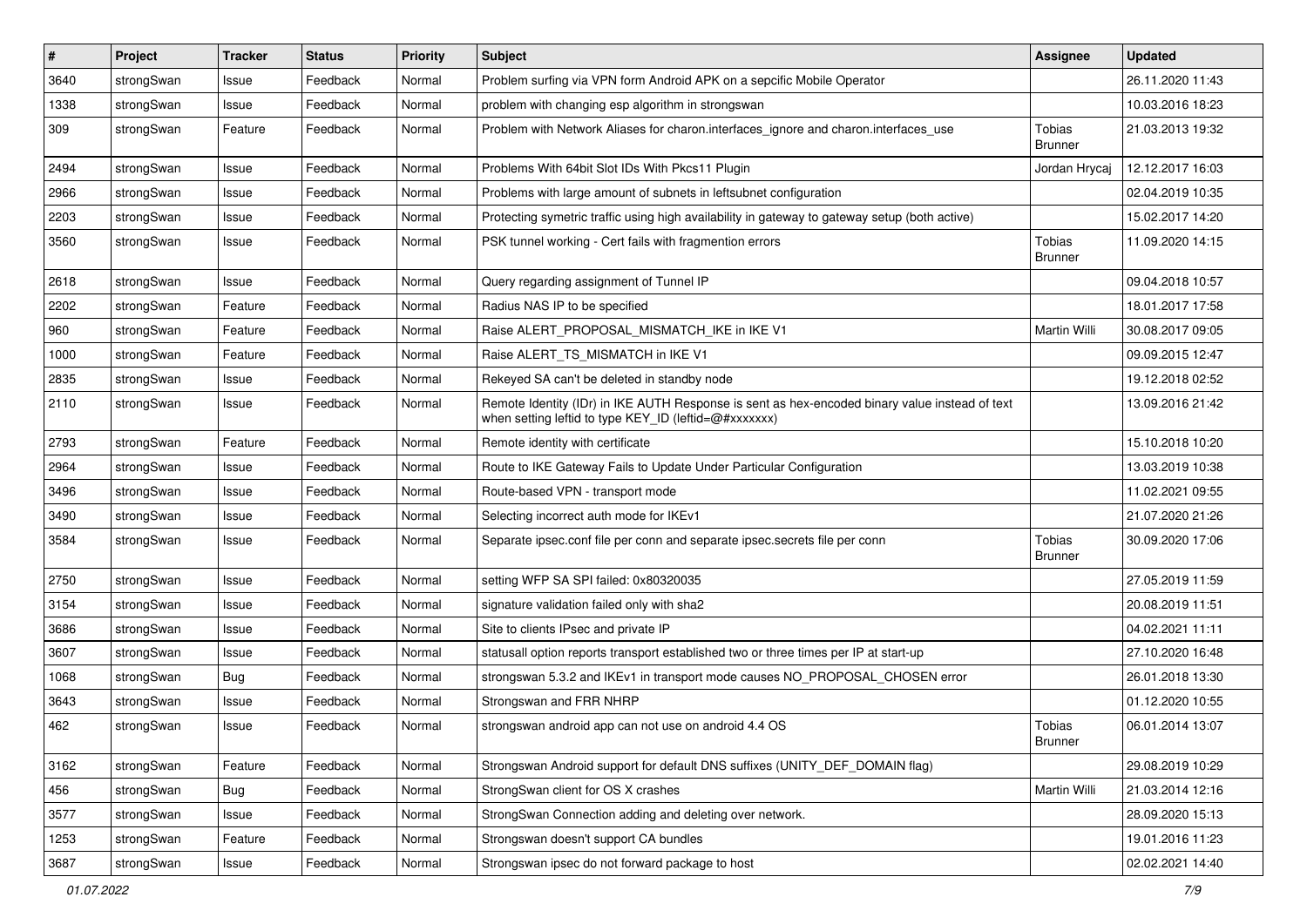| $\sharp$ | Project    | <b>Tracker</b> | <b>Status</b> | <b>Priority</b> | <b>Subject</b>                                                                                                     | <b>Assignee</b>          | <b>Updated</b>   |
|----------|------------|----------------|---------------|-----------------|--------------------------------------------------------------------------------------------------------------------|--------------------------|------------------|
| 3576     | strongSwan | Issue          | Feedback      | Normal          | strongswan on openwrt virtual ip inside ipsec tunnel                                                               |                          | 25.09.2020 17:01 |
| 2726     | strongSwan | Issue          | Feedback      | Normal          | Strongswan selects wrong source IP                                                                                 |                          | 23.08.2018 13:38 |
| 3122     | strongSwan | Issue          | Feedback      | Normal          | Strongswan software iterupts                                                                                       |                          | 18.07.2019 02:27 |
| 162      | strongSwan | Feature        | Feedback      | Normal          | Submit ClusterIP patches mainline                                                                                  |                          | 14.12.2015 20:43 |
| 2160     | strongSwan | Issue          | Feedback      | Normal          | support for opportunistic encryption                                                                               |                          | 06.05.2020 10:32 |
| 268      | strongSwan | Feature        | Feedback      | Normal          | support for ssh keypairs in strongswan network-manager plugin                                                      | Tobias<br><b>Brunner</b> | 19.02.2014 15:13 |
| 2095     | strongSwan | Feature        | Feedback      | Normal          | Support liveness check in Strongswan                                                                               |                          | 31.05.2017 00:56 |
| 3500     | strongSwan | Issue          | Feedback      | Normal          | swanctl --list-cert not listing all certs                                                                          |                          | 29.06.2020 15:25 |
| 3598     | strongSwan | Issue          | Feedback      | Normal          | swanctl on Windows: Support aborting execution                                                                     |                          | 19.10.2020 15:01 |
| 3630     | strongSwan | Issue          | Feedback      | Normal          | The certificate is loaded but not used.                                                                            |                          | 18.11.2020 10:29 |
| 3654     | strongSwan | Issue          | Feedback      | Normal          | The L2tp/ipsec tunnel interface will not be delete when the connect abnormal interrupt.                            |                          | 08.12.2020 12:24 |
| 1276     | strongSwan | Issue          | Feedback      | Normal          | Threading: ext-auth hook blocks any other connection attempt                                                       |                          | 27.01.2016 12:28 |
| 693      | strongSwan | Feature        | Feedback      | Normal          | Time policy for roadwarrior                                                                                        | Tobias<br><b>Brunner</b> | 02.09.2014 11:06 |
| 406      | strongSwan | Feature        | Feedback      | Low             | TNC: Speeding up the Attestation process                                                                           | Andreas<br>Steffen       | 10.09.2013 14:00 |
| 404      | strongSwan | Issue          | Feedback      | Normal          | TNC: Update HowTos and implement some compilation flag checking                                                    | Andreas<br>Steffen       | 10.09.2013 13:58 |
| 3636     | strongSwan | Issue          | Feedback      | Normal          | Tor behind VPN                                                                                                     | Tobias<br><b>Brunner</b> | 23.11.2020 14:09 |
| 3268     | strongSwan | Issue          | Feedback      | Normal          | Traffic disruption -- policy-based VPN to AWS VPN service                                                          |                          | 15.11.2019 16:53 |
| 2446     | strongSwan | Issue          | Feedback      | Normal          | Traffic loss during IKE reauth despite make-before-break enabled                                                   |                          | 27.11.2017 17:12 |
| 2958     | strongSwan | Issue          | Feedback      | Normal          | Trap policies with unspecified remote IP covering multiple specific ports constantly produce new<br><b>IKE SAs</b> |                          | 11.03.2019 15:03 |
| 3575     | strongSwan | Issue          | Feedback      | Normal          | Tunnel of IPv6 Over IPv4 not accespting Jumbo Packets                                                              |                          | 23.09.2020 16:44 |
| 3592     | strongSwan | Issue          | Feedback      | Normal          | Tunnel reported as established but log show "found encrypted payload, but no transform set"                        |                          | 20.10.2020 10:37 |
| 2668     | strongSwan | Feature        | Feedback      | Normal          | UE shall include the DEVICE_IDENTITY Notify payload                                                                |                          | 22.05.2018 13:48 |
| 352      | strongSwan | Issue          | Feedback      | Normal          | unable to allocate SPIs from kernel when running 32 bit binaries on 64 bit Linux                                   |                          | 17.04.2018 14:59 |
| 2273     | strongSwan | <b>Bug</b>     | Feedback      | Normal          | Unable to install strongswan client helper on OSX El Capitan                                                       |                          | 10.03.2017 15:34 |
| 3611     | strongSwan | Issue          | Feedback      | Normal          | Unable to Send Traffic Using NAT on EC2 Instance                                                                   |                          | 27.10.2020 16:35 |
| 3662     | strongSwan | Issue          | Feedback      | Normal          | unamed session                                                                                                     |                          | 04.01.2021 11:32 |
| 3366     | strongSwan | Issue          | Feedback      | Normal          | Uninstall "any" trap policy if start_action=trap with virtual IPs is used                                          |                          | 13.03.2020 14:57 |
| 3618     | strongSwan | Issue          | Feedback      | Normal          | Use side-band to configure strongswan's                                                                            |                          | 09.11.2020 10:38 |
| 3606     | strongSwan | Issue          | Feedback      | Normal          | Using ipsec tunnel from "foreign" subnet                                                                           | Noel Kuntze              | 26.10.2020 12:23 |